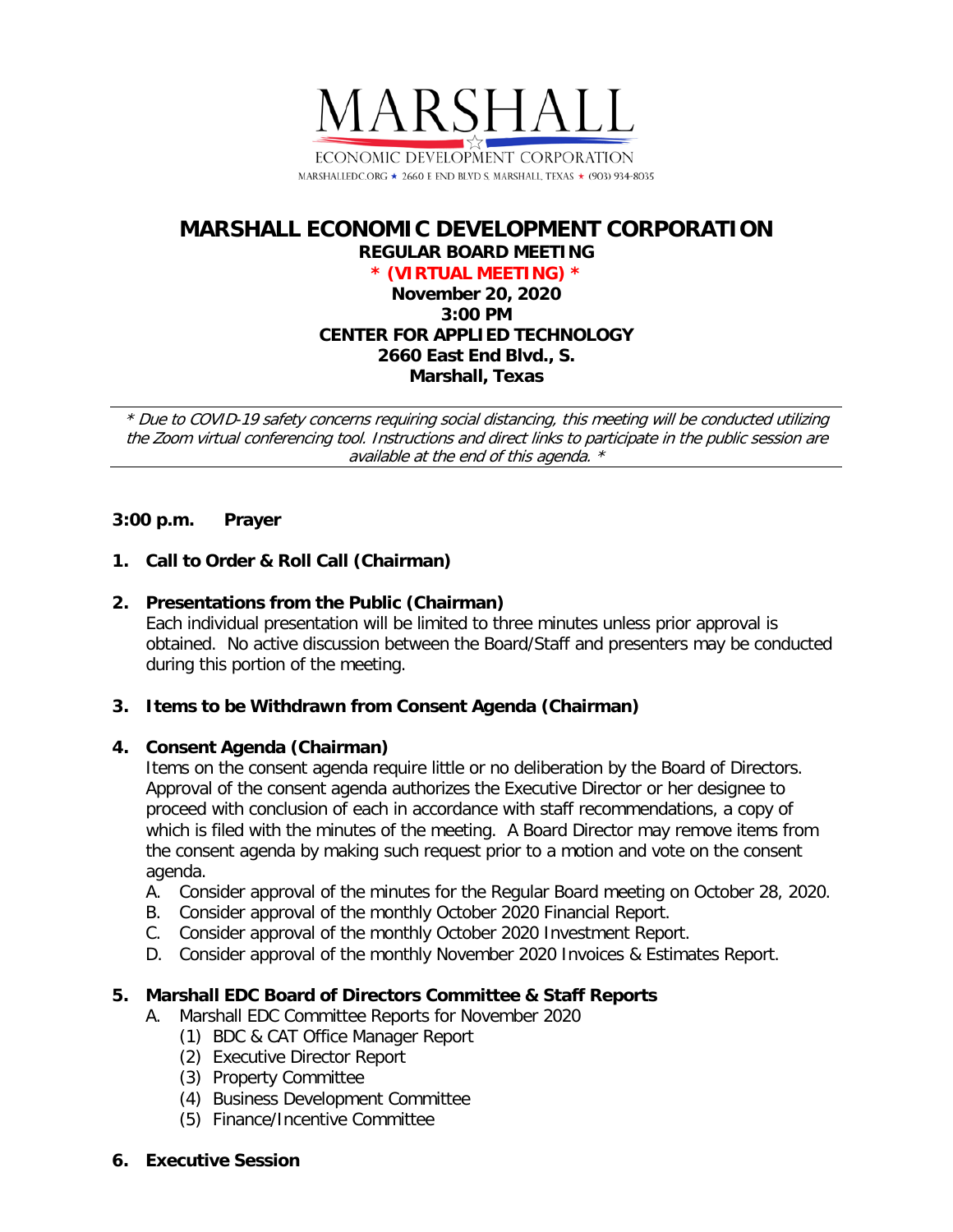

- **A. Discuss or deliberate regarding commercial or financial information that the governmental body has received from a business prospect that the government body seeks to have locate, stay, or expand in or near the territory of the governmental body and with which the governmental body is conducting economic development negotiations; or deliberate the offer of a financial or other incentive to a business prospect (section 551.087, Texas Govt. Code).**
	- (1) Project Composite
	- (2) Project NH
	- (3) Project DC 2020
	- (4) Project Part
	- (5) Project Gapetto
	- (6) Prospect Leads
- **B. Deliberate the purchase, exchange, lease, or value of real property if deliberation in an open meeting would have a detrimental effect on the position of the governmental body in negotiations with a third person. (Section 551.072, Texas Govt. Code).**
- **C. Deliberate the appointment, employment, evaluation, re-assignment, duties, discipline or dismissal of a public officer or employee. (Section 551.074, Texas Govt. Code).**

### **D. Reconvene into Regular Session**

The Marshall Economic Development Corporation will reconvene into Regular Session, pursuant to the provisions of Chapter 551 of the Texas Government Code, to take any action necessary regarding the executive session.

- **7. Consider approval to correct the date for the November Board meeting to November 20, 2020 for the official record. (Executive Director Harris)**
- **8. Consider approval of the 2021 Proposed Marshall EDC Budget. (Secretary/Treasurer Brenda Brown and Executive Director Harris)**
- **9. Consider approval of nominations for upcoming expiring Marshall EDC Board member terms for recommendation to the Marshall City Commission. (Chairman Cornish)**
- **10. Adjournment**